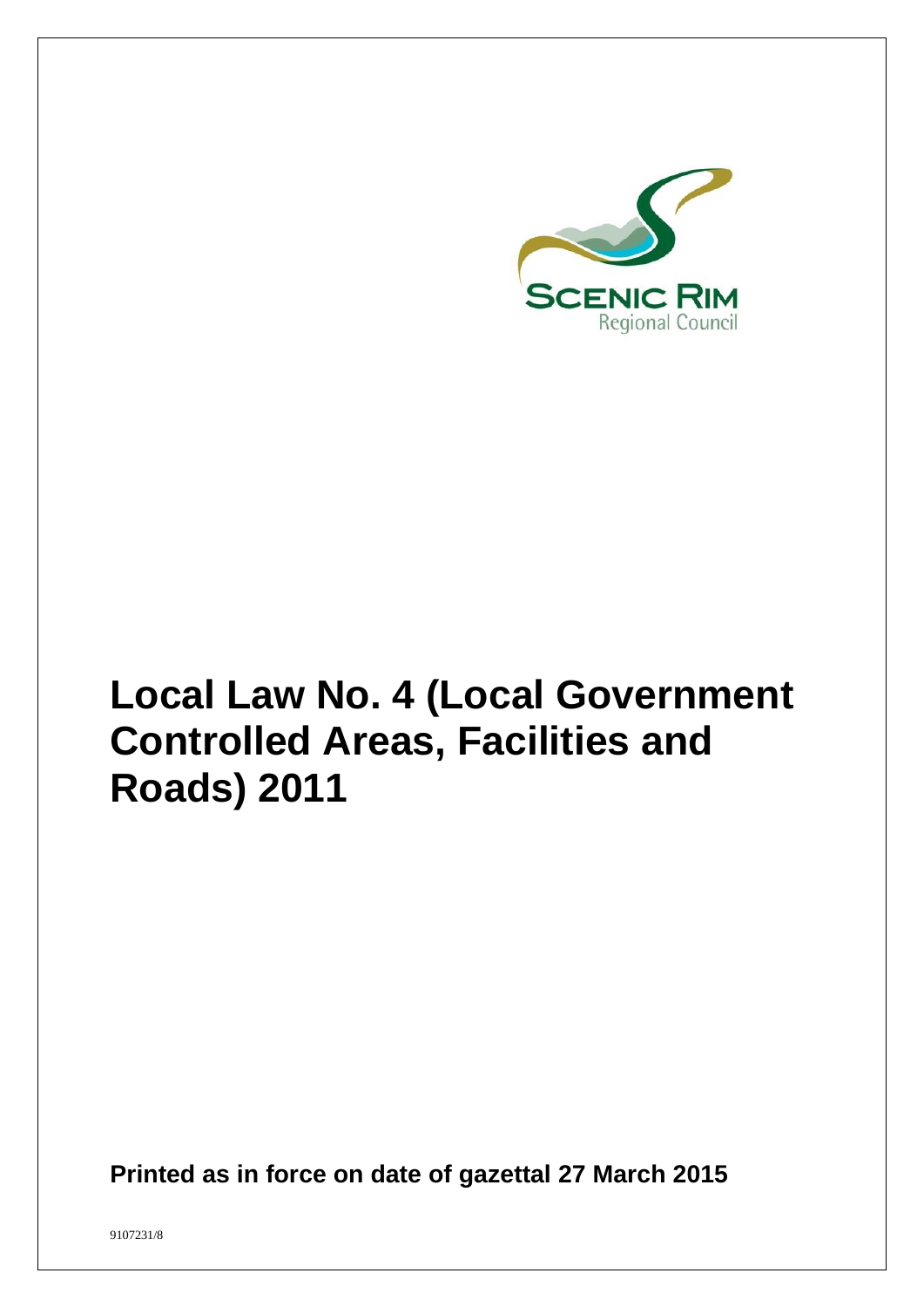# **Local Law No. 4 (Local Government Controlled Areas, Facilities and Roads) 2011**

# **Contents**

| Part 1          |                | <b>Preliminary</b>                                               | 3 |
|-----------------|----------------|------------------------------------------------------------------|---|
|                 | 1              |                                                                  |   |
|                 | $\overline{2}$ |                                                                  |   |
|                 | 3              |                                                                  |   |
|                 | 4              |                                                                  |   |
| Part 2          |                | Use of local government controlled areas, facilities and roads 4 |   |
|                 | 5              |                                                                  |   |
|                 | 6              |                                                                  |   |
|                 | $\overline{7}$ |                                                                  |   |
|                 | 8              |                                                                  |   |
| Part 3          |                | <b>Matters affecting roads</b>                                   | 7 |
|                 | 9              |                                                                  |   |
|                 | 10             |                                                                  |   |
| Part 4          |                | <b>Miscellaneous</b>                                             | 8 |
|                 |                |                                                                  |   |
| <b>Schedule</b> |                |                                                                  |   |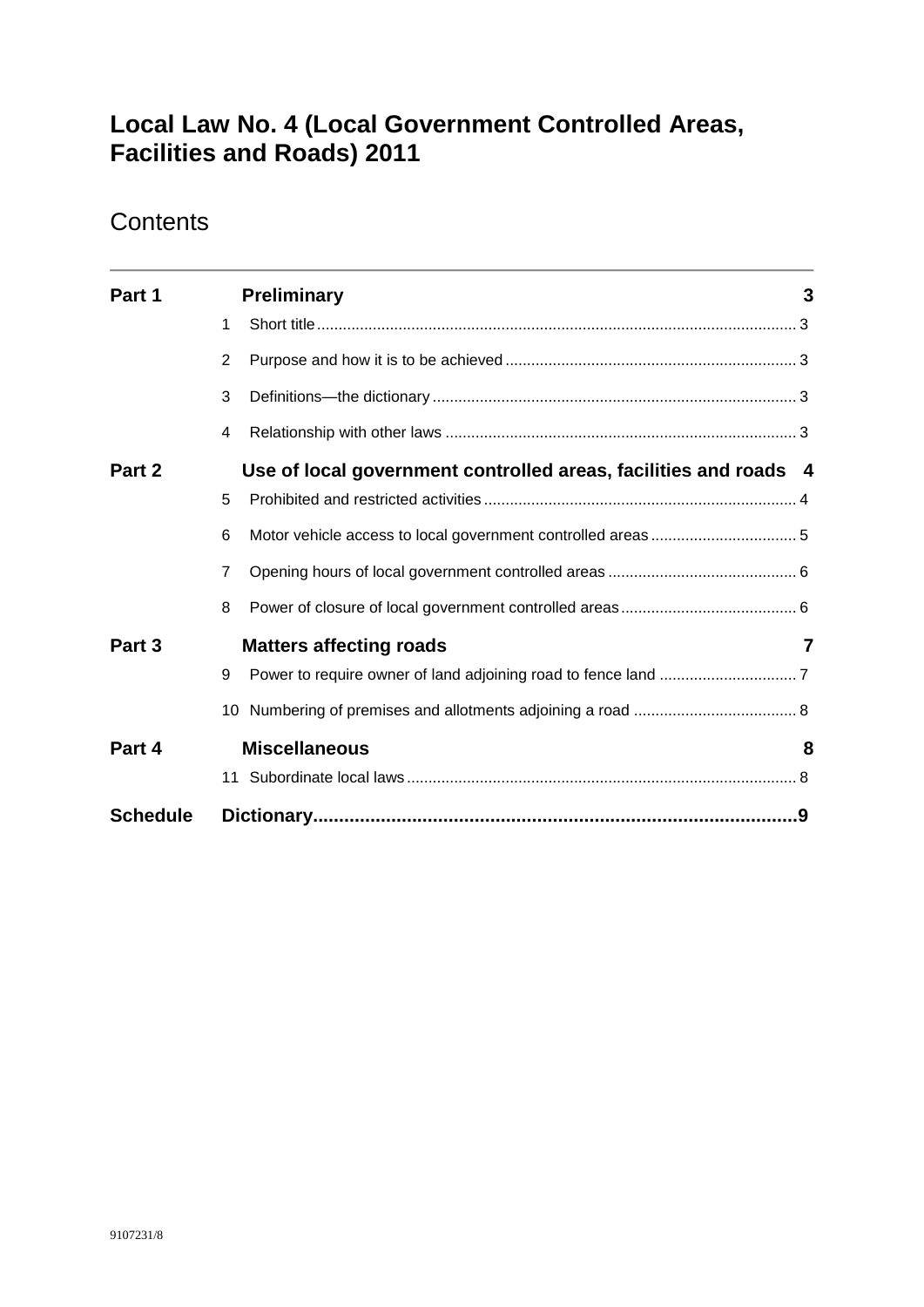### <span id="page-2-0"></span>**Part 1 Preliminary**

#### <span id="page-2-1"></span>**1 Short title**

This local law may be cited as *Local Law No. 4 (Local Government Controlled Areas, Facilities and Roads) 2011.*

#### <span id="page-2-2"></span>**2 Purpose and how it is to be achieved**

- (1) The purpose of this local law is to—
	- (a) protect the health and safety of persons using local government controlled land, facilities, infrastructure and roads; and
	- (b) preserve features of the natural and built environment and other aspects of the amenity of local government controlled land, facilities, infrastructure and roads.
- (2) The purpose is to be achieved by providing for—
	- (a) the regulation of access to local government controlled areas; and
	- (b) the prohibition or restriction of particular activities on local government controlled areas or roads; and
	- (c) miscellaneous matters affecting roads.

#### <span id="page-2-3"></span>**3 Definitions—the dictionary**

The dictionary in the schedule defines particular words used in this local law.

#### <span id="page-2-4"></span>**4 Relationship with other laws**<sup>1</sup>

This local law is—

- (a) in addition to and does not derogate from laws<sup>2</sup> regulating the use of trust land and roads; and
- (b) is to be read with Local Law No. 1 (Administration) 2011.

 $1$  This local law and any subordinate local law made under it do not apply to the extent of any inconsistency with a law of the State or the Commonwealth. See the Act, section 27.

<sup>2</sup> Other legislation that may be relevant in the application of this local law includes the *Land Act 1994*, the *Land Regulation 2009* and the *Land Protection (Pest and Stock Route Management) Act 2002*.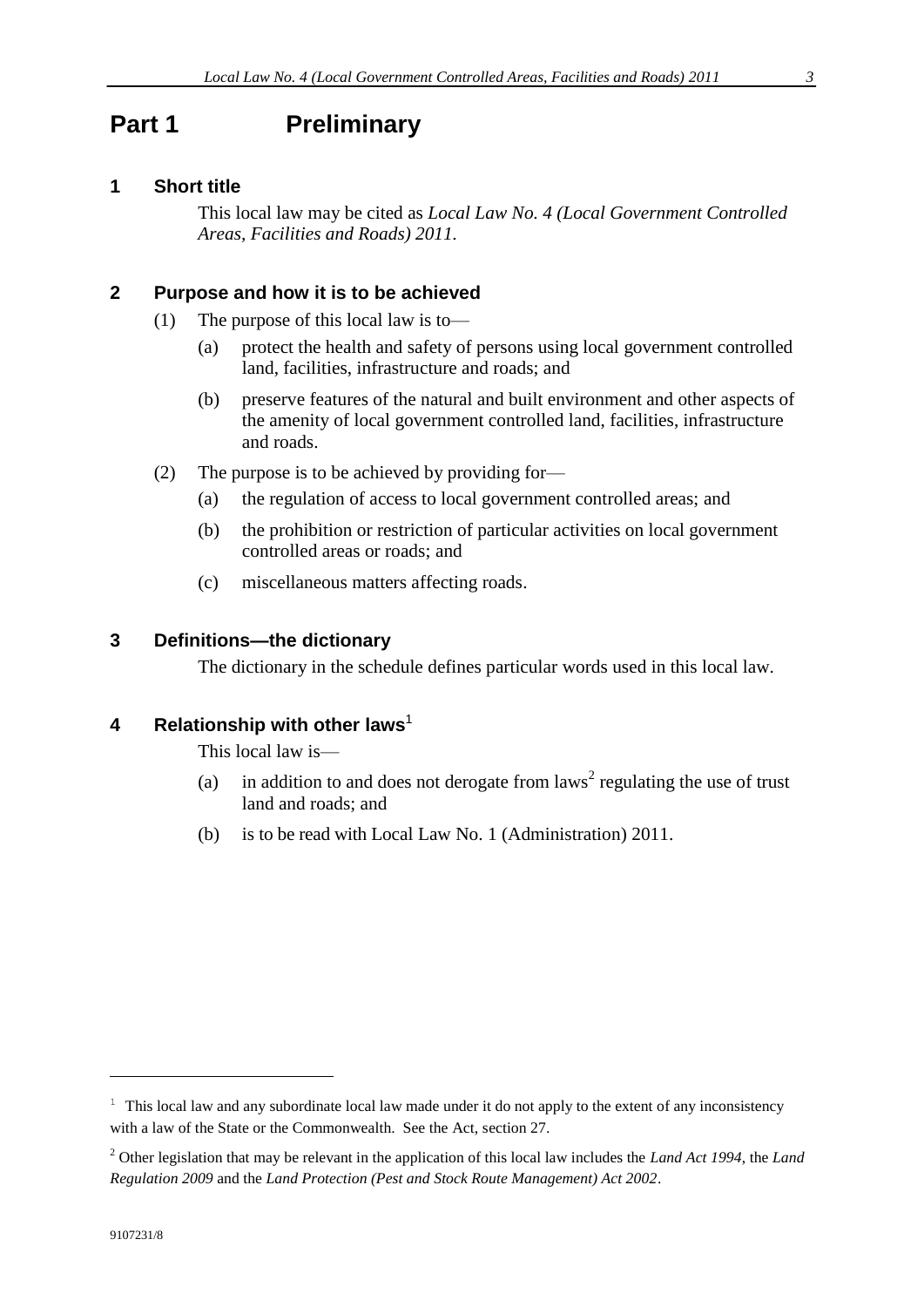### <span id="page-3-0"></span>**Part 2 Use of local government controlled areas, facilities and roads<sup>3</sup>**

#### <span id="page-3-1"></span>**5 Prohibited and restricted activities**

- (1) The local government may, by subordinate local law, declare an activity to be—
	- (a) prohibited in a local government controlled area or road (a *prohibited activity*); or
	- (b) restricted in a local government controlled area or road (a *restricted activity*).

Example for paragraph (a)—

The local government may declare that the lighting of fires is a prohibited activity in all local government controlled areas, in a particular local government controlled area or in a part of a local government controlled area.

Example for paragraph (b)-

 The local government may declare that the playing of sport generally, or the playing of certain sports, is a restricted activity in that it is restricted to particular times of the day, week, month or year in all local government controlled areas, in a particular local government controlled area or in a part of a local government controlled area.

- (2) The local government must take reasonable steps to provide notice to members of the public regarding restricted activities declared for local government controlled areas or roads.
- (3) In this section—

*reasonable steps* may include the display of a notice at a prominent place within each local government controlled area for which a declaration under subsection (1)(b) has been made, stating—

- (a) if the declaration relates to the whole area—the restricted activities for the area; and
- (b) if the declaration relates to a part of the area—the restricted activities and a description of the part of the area to which the declaration applies; and
- (c) in general terms, the provisions of subsection (4).
- (4) A person must not engage in a prohibited activity or a restricted activity. Maximum penalty - 20 penalty units

<sup>&</sup>lt;sup>3</sup> Local Law No. 1 (Administration) 2011 deals with activities on local government controlled areas and roads that require the local government's approval, such as commercial use of local government controlled areas and roads, alterations or improvements to local government controlled areas, and other miscellaneous regulated activities.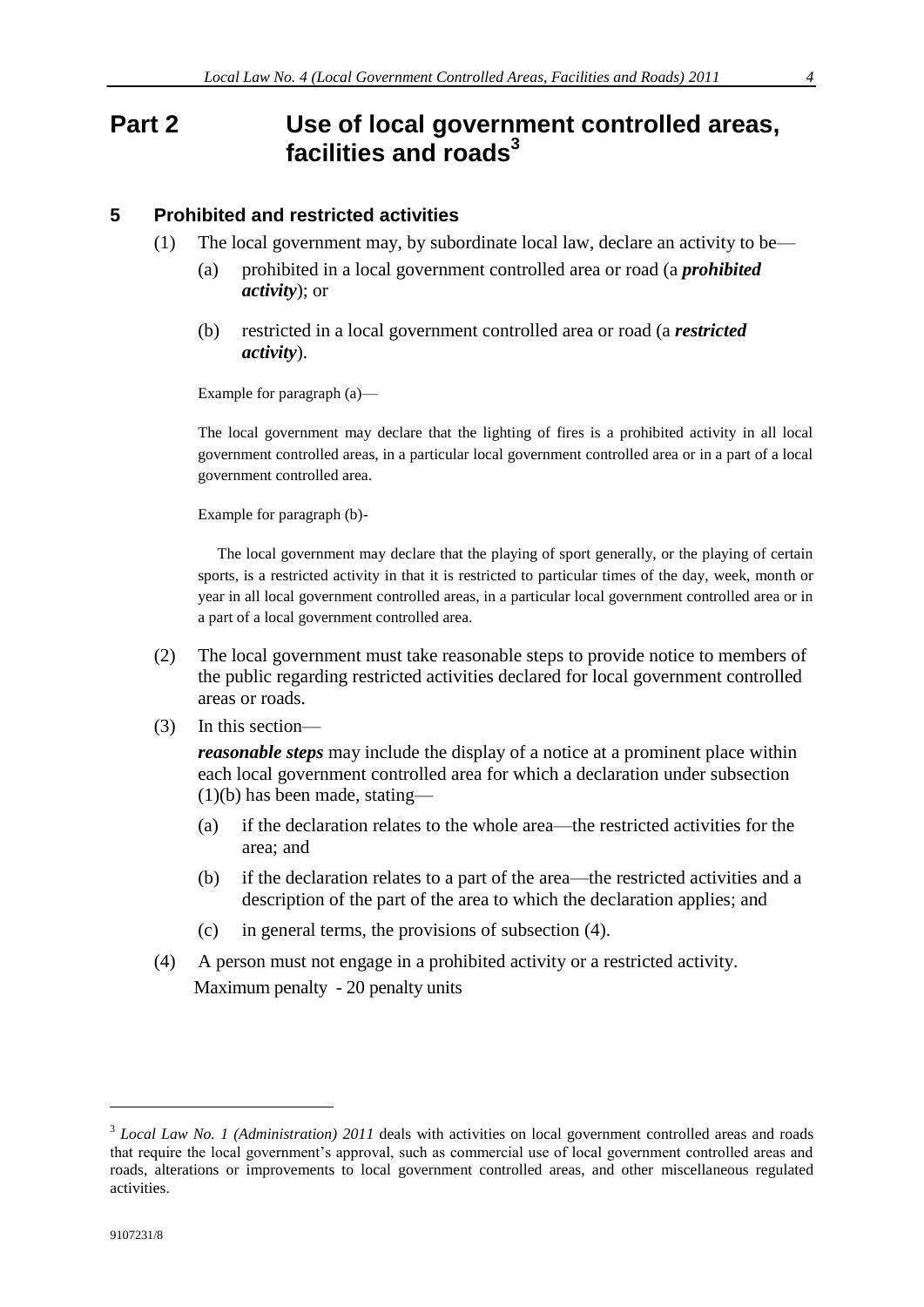#### <span id="page-4-0"></span>**6 Motor vehicle access to local government controlled areas**

- (1) A *motor vehicle access area* is an area within a local government controlled area that is—
	- (a) a car park or roadway for which there is no sign or traffic control device indicating that vehicles owned by members of the public are excluded; or
	- (b) declared under a subordinate local law for this paragraph as a motor vehicle access area.
- (2) For the purposes of *Local Law No.1 (Administration) 2011*, section 5(b), it is a prescribed activity<sup>4</sup> to bring a motor vehicle onto or drive a motor vehicle on any part of a local government controlled area that is not a motor vehicle access area.
- (3) The local government may, by subordinate local law, declare a specific type of motor vehicle (a *prohibited vehicle*) as prohibited in a specified motor vehicle access area.
- (4) For the purposes of *Local Law No.1 (Administration) 2011*, section 5(b), it is a prescribed activity<sup>5</sup> to bring a prohibited vehicle onto or drive a prohibited vehicle on the specified motor vehicle access area.
- (5) However, subsections (2) and (4) do not apply for an emergency vehicle.
- (6) The local government must take reasonable steps to provide notice to members of the public regarding—
	- (a) declarations of motor vehicle access areas under subsection  $(1)(b)$ ; and
	- (b) declarations of prohibited vehicles under subsection (3).
- (7) In this section—

*emergency vehicle* includes the following—

- (a) an ambulance;
- (b) a fire-engine;
- (c) a police vehicle;
- (d) another vehicle, including a tow truck, helicopter or mobile crane, if used in circumstances of an emergency.

*reasonable steps* include, as a minimum, the display of a notice at a prominent place within each declared motor vehicle access area stating—

- (a) a description of the declared motor vehicle access area; and
- (b) a description of prohibited vehicles for the area; and
- (c) in general terms, the provisions of subsections (2) and (4).

<sup>4</sup> *Local Law No.1 (Administration) 2011*, section 6, creates an offence for a person to undertake a prescribed activity without a current approval granted by the local government. Section 7 requires that the approval be obtained under part 2 of that local law.

<sup>5</sup> See footnote 3.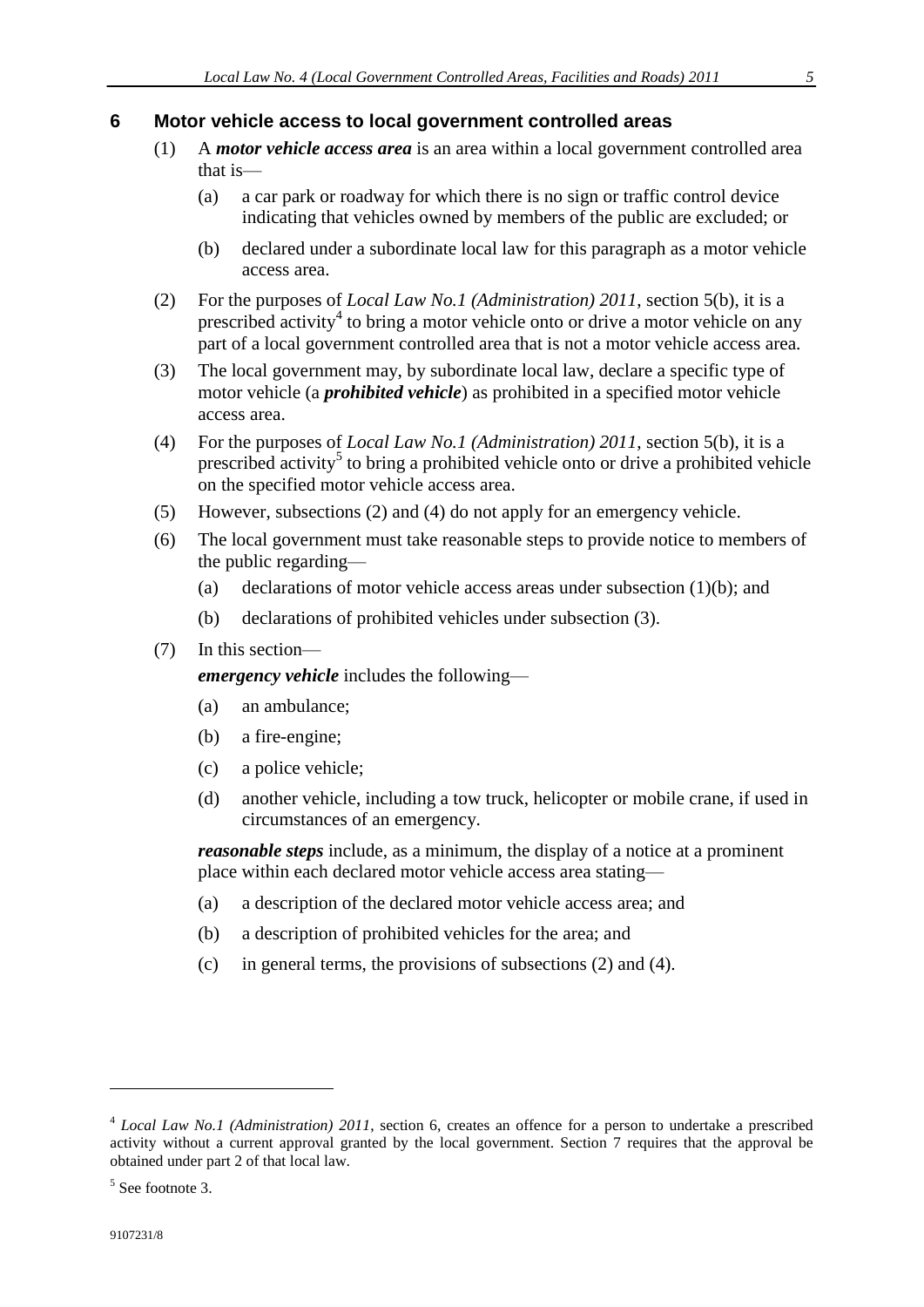#### <span id="page-5-0"></span>**7 Opening hours of local government controlled areas**

- (1) The local government may, by subordinate local law, declare the times when a local government controlled area is open to the public (the *opening hours*).
- (2) A person must not enter or remain in a local government controlled area outside the opening hours unless the person is authorised to do so by the chief executive officer<sup>6</sup>.

Maximum penalty for subsection (2)—20 penalty units.

(3) If the local government declares the opening hours for a local government controlled area under subsection (1), it must place a notice showing the opening hours at each public entrance to the area.

#### <span id="page-5-1"></span>**8 Power of closure of local government controlled areas**

- (1) The local government may temporarily close a local government controlled area or facility to public access—
	- (a) to carry out construction, maintenance, repair or restoration work; or
	- (b) to protect the health and safety of a person or the security of a person's property; or
	- (c) because of a fire or other natural disaster; or
	- (d) to conserve or protect the cultural or natural resources of the area or native wildlife.
- (2) A decision under subsection (1)—
	- (a) must state a period, not greater than 6 months, during which the area will be closed; and
	- (b) must be revoked by the local government as soon as practicable after the local government becomes satisfied that the reason for making the decision no longer exists.
- (3) The local government may, by subordinate local law, permanently close a local government controlled area to public access for any of the following reasons—
	- (a) the conservation of the cultural or natural resources of the area, including, for example—
		- (i) to protect significant cultural or natural resources; or
		- (ii) to enable the restoration or rehabilitation of the area; or
		- (iii) to protect a breeding area for native wildlife; or
		- (iv) to manage a significant Aboriginal area in the area in a way that is consistent with Aboriginal tradition; or
		- (v) to manage a significant Torres Strait Islander area in the area in a way that is consistent with Island custom;

<sup>6</sup> See definition of *chief executive officer* in the Act, schedule 4.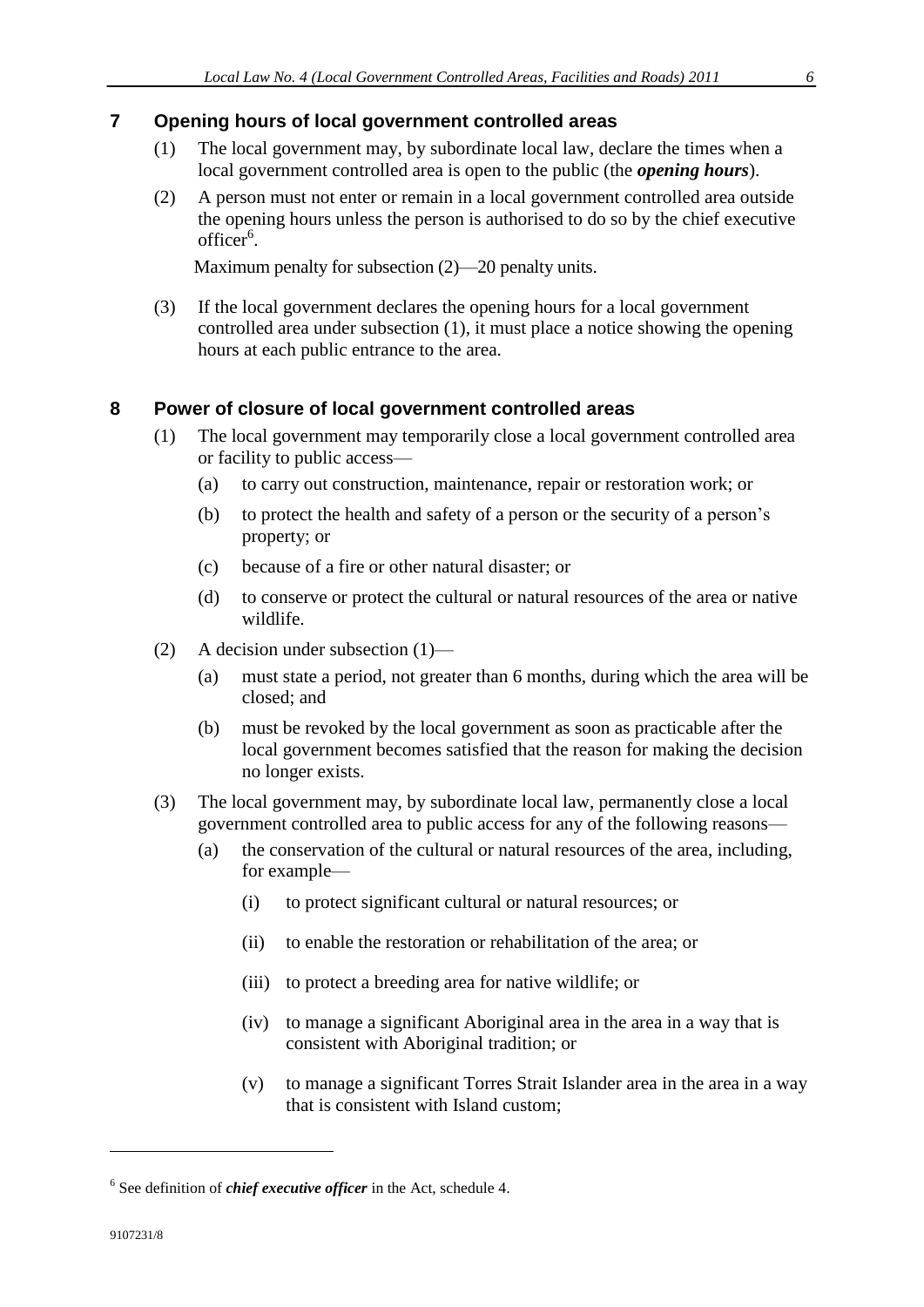- (b) protection of the health and safety of members of the public;
- (c) protection of a facility or service in the area, including, for example, infrastructure, water supply facilities or power generating equipment;
- (d) protection of the amenity of an area adjacent to the area;
- (e) the orderly or proper management of the area.
- (4) If the local government closes a local government controlled area under subsections (1) or (3), it must place at each public entrance to the area a notice of the closure, including a statement of the duration of the closure.

Example—

If the local government closes an area that is part of a wider local government controlled area, it must place notices at each public entrance to the closed area.

(5) A person must not enter or remain in a local government controlled area while it is closed to public access under this section, unless the person is authorised to do so by the chief executive officer.

Maximum penalty for subsection (5)—20 penalty units.

(6) In this section—

*significant Aboriginal area* see the *Aboriginal Cultural Heritage Act 2003*, section 9.

*significant Torres Strait Islander area* see the *Torres Strait Islander Cultural Heritage Act 2003*, section 9.

## <span id="page-6-0"></span>**Part 3 Matters affecting roads**

#### <span id="page-6-1"></span>**9 Power to require owner of land adjoining road to fence land**

- (1) This section applies if, in the local government's opinion, it is necessary for land adjoining a road to be fenced to prevent the risk of—
	- (a) animals escaping from the land onto the road; or
	- (b) interference with the safe movement of traffic or the safe use of the road.
- (2) The local government may, by giving a compliance notice<sup>7</sup> to the owner—
	- (a) if the land is not currently fenced—require the owner to fence the land; or
	- (b) if a current fence on the land is in disrepair—require the owner to repair or replace the fence.
- (3) The local government may, by subordinate local law, set out the minimum standards with which the fence must comply.
- (4) In this section *animal* does not include a native animal, feral animal or pest animal. *feral animal* see *Animal Care and Protection Act 2001*, section 42.

<sup>7</sup> See *Local Law No.1 (Administration) 2011*, section 27, regarding the requirements for compliance notices.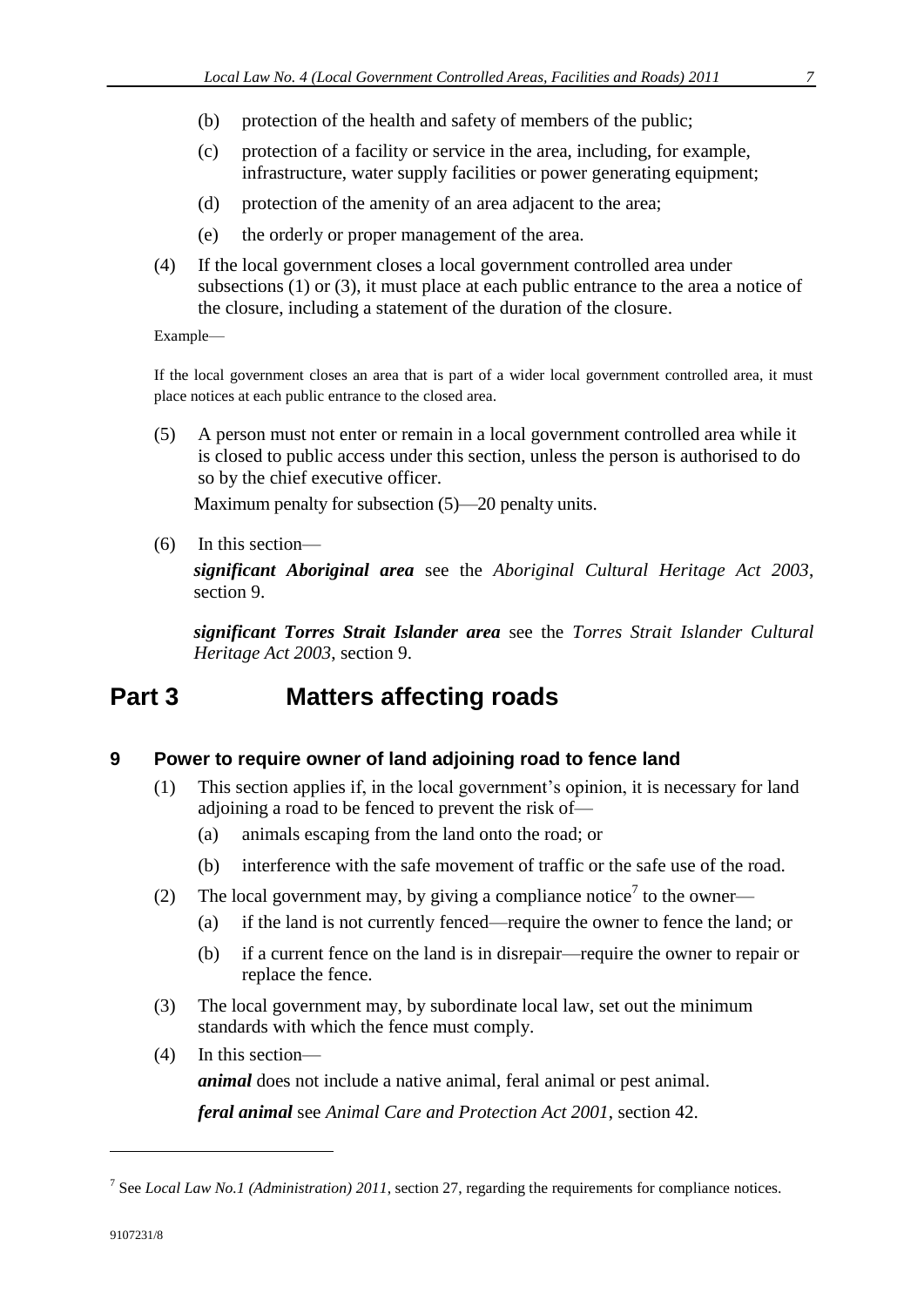*pest animal* see *Animal Care and Protection Act 2001*, section 42.

## <span id="page-7-0"></span>**10 Numbering of premises and allotments adjoining a road<sup>8</sup>**

(1) An owner of land must not adopt a number for a building or allotment that is inconsistent with a numbering system adopted by the local government under this section.

Maximum penalty for subsection (1)—10 penalty units.

(2) An owner of land (other than vacant land) must display the number allocated so as to be easily identified from the adjoining road. Maximum penalty for subsection (2)—10 penalty units.

#### <span id="page-7-1"></span>**Part 4 Miscellaneous**

#### <span id="page-7-2"></span>**11 Subordinate local laws**

The local government may make subordinate local laws about—

- (a) the declaration of prohibited activities or restricted activities; $9$  or
- (b) the declaration of motor vehicle access areas; $^{10}$  or
- (c) the declaration of prohibited vehicles;  $11$  or
- (d) the opening hours for a local government controlled area;<sup>12</sup> or
- (e) closing a local government controlled area to public access;<sup>13</sup> or
- (f) minimum standards for fences on land adjoining a road.<sup>14</sup>

<sup>8</sup> See the Act, section 60, regarding control of roads by a local government.

 $9^9$  See section 5(1).

 $10$  See section 6(1).

 $11$  See section 6(3).

 $12$  See section 7(1).

 $13$  See section 8(3).

 $14$  See section 9(3).